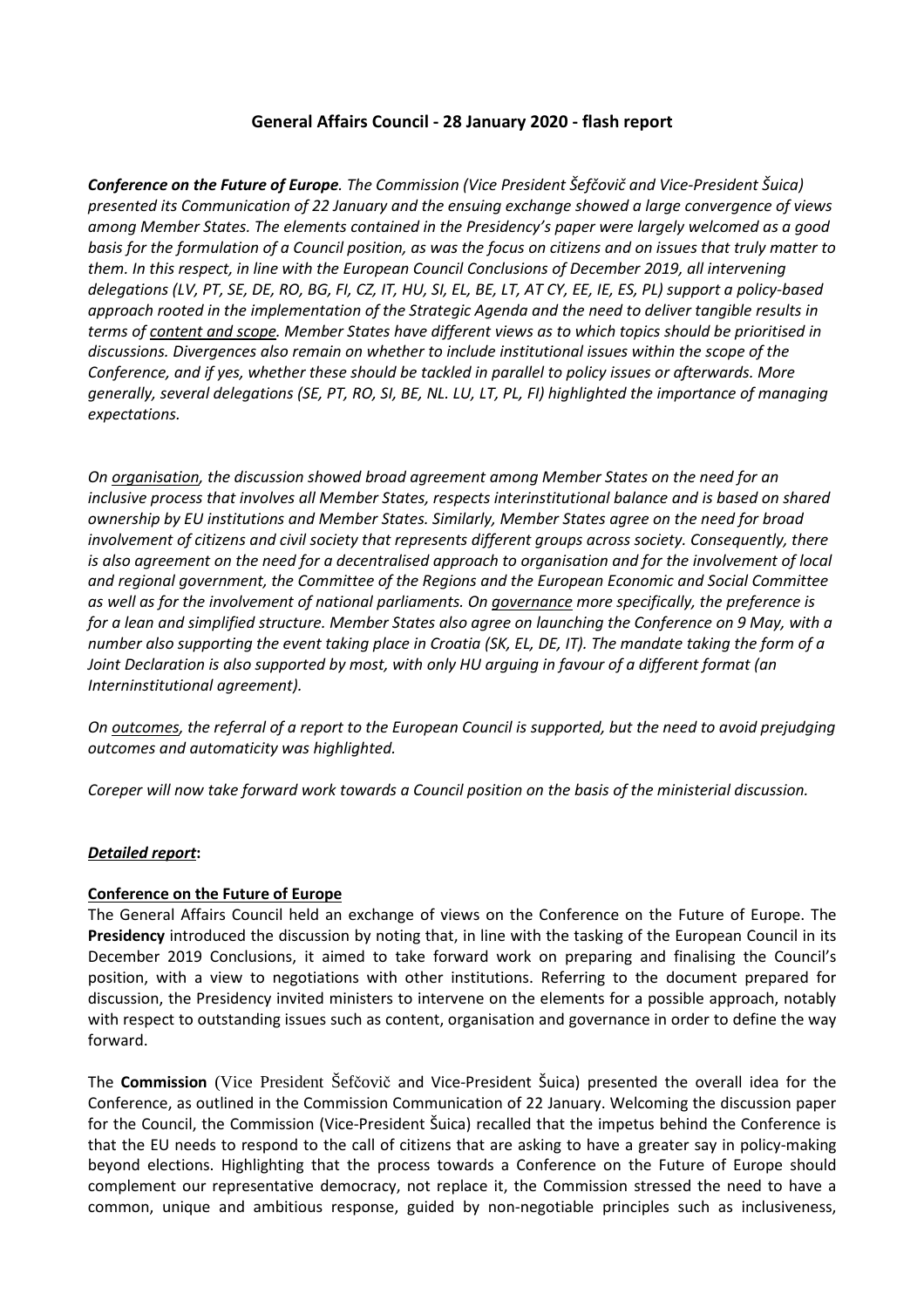openness and interactivity. Cautioning against having a predetermined outcome, the Commission called for intense collaboration in order to reach out to all citizens from all areas and all ages, especially outside our capitals, and also engage with those that are critical of the European project. The Commission then gave an outline of the two strands foreseen in the Communication, notably:

- one on policy, clustered around the Commission headline ambitions and the European Council's Strategic Agenda;
- Another one on institutional topics, which Vice-President Vĕra Jourová, who stands ready to facilitate talks, will lead for the Commission. In this respect, the Commission clarified that it is the European Parliament and the Council who should take the lead on the institutional strand, as they are responsible for electoral law.

The Commission noted that while the Conference should build on the experience of the Citizens' Dialogues, the feedback mechanism foreseen in the Conference process is important and a key element that was not part of the Citizens' Dialogues. This will be essential in order for citizens to see the impact they have had on policy-making, serving as a benchmark for success.

Turning to the need for interinstitutional cooperation, the Commission (Vice President Šefčovič) highlighted the importance of shared ownership, with each institution on equal footing. In this regard and in the spirit of unity of purpose, the Commission called for work to move forward on ambitious Joint Declaration that outlines how to move the process forward in terms of scope and structure and noted that the Commission is ready to facilitate in order to reconcile the different priorities of different institutions. The Commission expressed support for the involvement of national parliaments in the Conference, hand-in-hand with the Committee of the Regions, the European Economic and Social Committee, regional as well as local authorities, civil society, social partners. Referring to the suggestion to launch the Conference on 9 May, the Commission noted that this date would be symbolic, as would the launch taking place in Croatia. In order to reach this deadline, the Commission called for joint progress on the concept, structure, scope and timing of the Conference as quickly as possible.

The exchange of views among Ministers showed a large convergence of views between Member States. The elements contained in the Presidency's paper were largely welcomed as a good basis for the formulation of a Council position, as was the focus on citizens and on issues that truly matter to them. In this respect, in line with the European Council Conclusions of December 2019, all intervening delegations (LV, PT, SE, DE, RO, BG, FI, CZ, IT, HU, SI, EL, BE, LT, AT CY, EE, IE, ES, PL) support a policy-based approach rooted in the implementation of the Strategic Agenda and the need to deliver tangible results. HU and BG did however make the point that different national starting points and national specificities should be taken into account. A number of Member States (LV, PT, SE, RO, BG) made the point that it should be made clear that the concept of consulting citizens on policy is not new, will build on the results achieved during the successful experience of Citizens' Dialogues.

While there is agreement on the need to place the Strategic Agenda and its implementation at the heart of the approach, Member States have different views as to which topics should be prioritised in discussions. Member States specifically mentioned migration (DK, SK), climate change/green transition (SE, SK, DK FI, IT, LT, RO), social issues (DK, IT, LT), globalisation and competitiveness (SE, DK, HU, LT) fundamental values and Rule of Law (SE, DK, FI, BE, NL, LU, AT) transparency (SE, BE, NL, LU) subsidiarity (SE, HU, PL) economic issues (IT), the enforcement of EU law (BE, NL, LU) and security (FI).

Divergences also remain on whether to include institutional issues within the scope of the Conference, and if yes, whether these should be tackled in parallel to policy issues or otherwise. Most delegations (LV, PT, SE, DK, DE, RO, BG, FI, CZ, LT, CY, EE, IE) would prefer the exclusion of institutional issues from the scope, largely being of the opinion that issues such as the lead candidate system and transnational lists are unlikely to capture the attention of citizens. Confident that EU priorities can be reached within the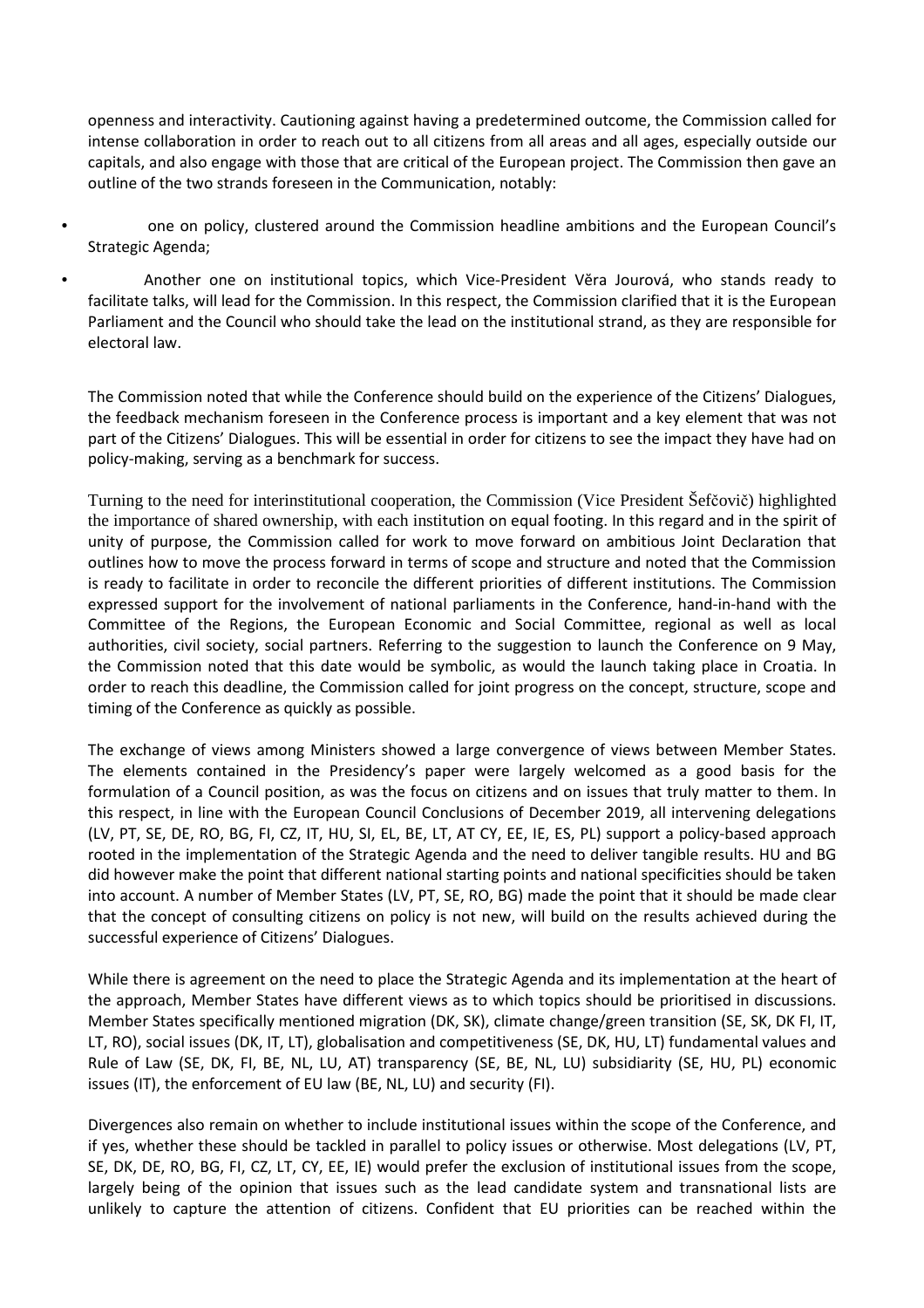framework of the existing Treaties, several Member States (LV, PT, DK, RO, BG, FI, CZ, EL, LT, ES) also seem reluctant to go down this route as they see it as inviting Treaty change.

On the other hand, SK made the point that excluding institutional issues directly would only serve to antagonise the European Parliament, and therefore suggested that these should be dealt with at a later stage, following progress on the policy strand. SI, stating that the decision to discuss institutional issues should be made after taking into consideration citizens' views, shared this position. Similarly, ES agreed that institutional issues should be addressed in due course, and cautioned that the Council should not be seen as wanting to hinder institutional progress. FR agreed that this is a priority for the European Parliament that needs to be discussed, but suggested discussing this in parallel as progress on issues such as transnational lists and party funding is needed before the next European Parliament elections. IT shared this view, noting it would be counterintuitive to rule out discussions on innovating the Union's institutional structure with the aim of enhancing democratic participation and transparency. HU argued that it would be important to clearly define the goals of the exercise, noting that institutional issues and even the possibility of Treaty change could be included but the circumvention of existing rules during the process should be avoided. Although not for the same reasons, BE and PL noted that crosscutting issues could be tackled in a horizontal way in the context of the discussion on policies. AT was again the only Member State to speak in favour of the Conference dealing directly with Treaty change.

More generally, several delegations (SE, PT, RO, SI, BE, NL. LU, LT, PL, FI) highlighted the importance of managing expectations and not overpromising and under delivering, with SE making the point that it should be made clear that this process does not replace traditional representative democracy.

On organisation, the discussion showed broad agreement among Member States on the need for an inclusive process that involves all Member States, respects interinstitutional balance and is based on shared ownership by EU institutions and Member States. Similarly, Member States agree on the need for broad involvement of citizens and civil society that represents different groups across society. The need to use digital tools to do so was also highlighted (LV, FR, SK, DE).

Consequently, there is also agreement on the need for a decentralised approach to organisation and for the involvement of local and regional government, the Committee of the Regions and the European Economic and Social Committee as well as for the involvement of national parliaments. On the latter, some Member States (IT, SI) also went a step further, arguing explicitly in favour of their equal representation within the governance body of the Conference. SK suggested the inclusion of Western Balkans partners in the Conference, though CY objected to this.

On governance more specifically, the preference is for a lean and simplified structure. On chairing, most Member States seem to be flexible on the options provided by the Presidency (a single chair or a collegiate body) and can agree to this being supported by a steering board and a secretariat, on the condition that the principle of interinstitutional balance is respected. FI was the only Member State to express a preference for a leaner governance structure than that presented by the Presidency. SE highlighted the need for the governance structure, as well as the Conference as a whole, to uphold the principle of gender equality. This was also supported by IE and LT.

Member States also agree on launching the Conference on 9 May, with a number also supporting the event taking place in Croatia (SK, EL, DE, IT). EL and CY however made the point that work on identifying the modalities for the Conference needs to take place before this. The mandate taking the form of a Joint Declaration is also supported by most, with only HU arguing that this should take the form of an interinstitutional agreement as it bears more political legitimacy and leaves less space for reinterpretation.

On outcomes, the intention to refer a report to the European Council can be supported. A number of Member States however made the point that outcomes should not be prejudged and that there should be